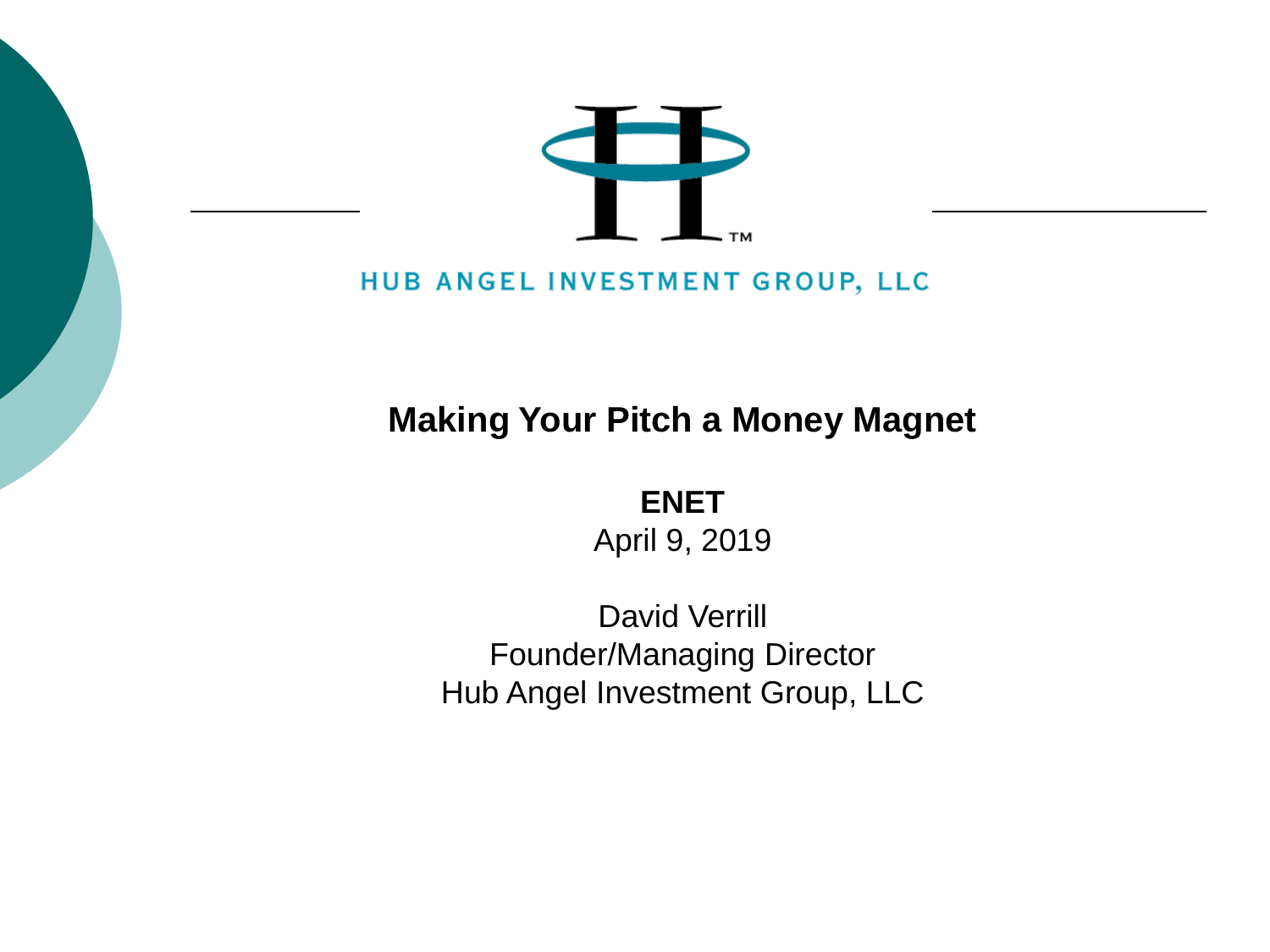The success of your start-up is only as good as your ability to…

- Attract Capital to Finance it! The Numbers  $\rightarrow$  \$60 billion  $\rightarrow$  \$24.6 billion  $\rightarrow$  4,500  $\rightarrow 71,110$  $\rightarrow$  350,000+  $\rightarrow$  500+  $\rightarrow$  35+  $\rightarrow$ \$ invested by VCs → \$ invested by Angels →Companies funded by VCs →Companies funded by angels  $\rightarrow$ Angels in the US  $\rightarrow$ VCs in the US
	- →Angel groups in New England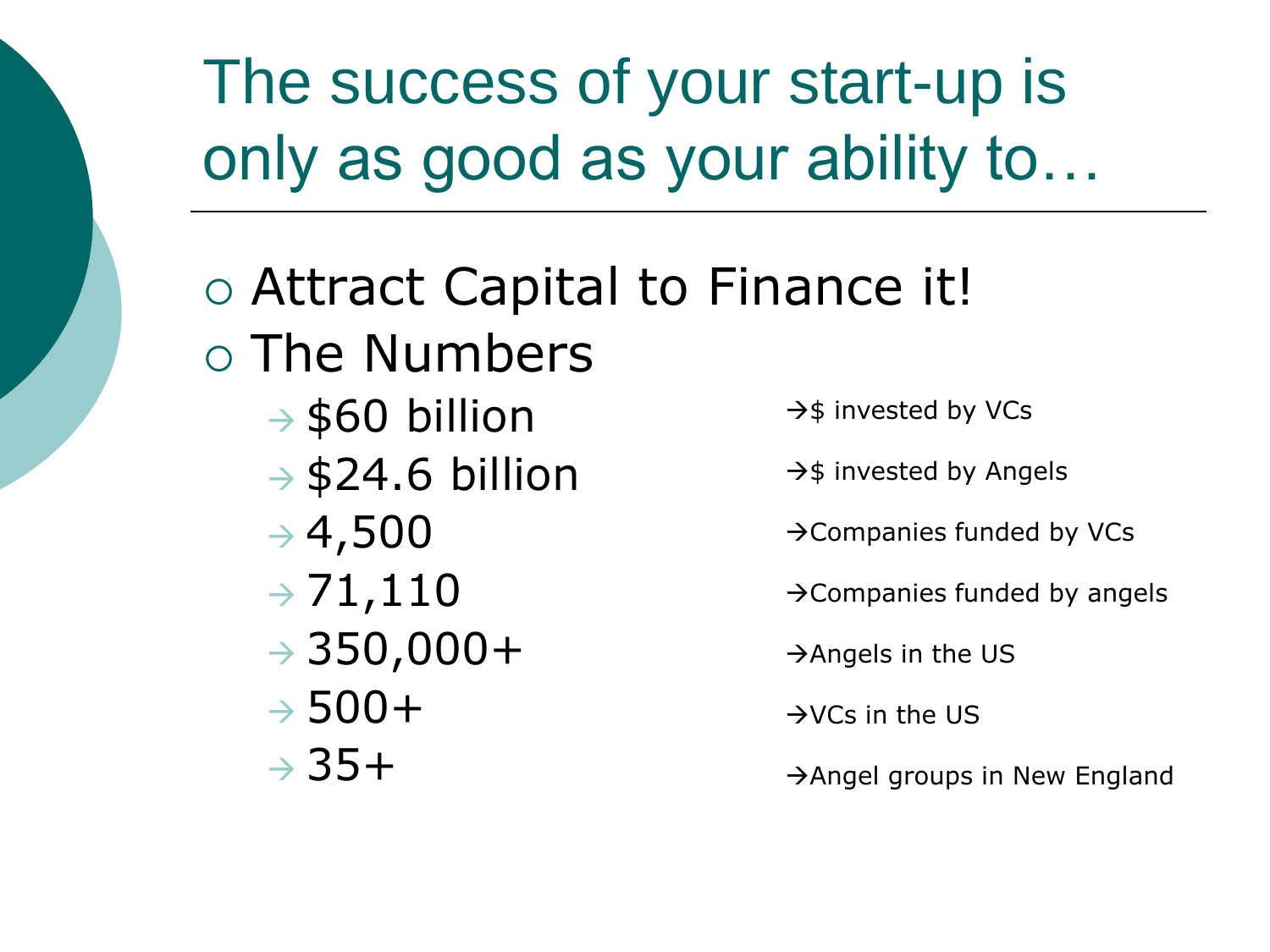## **Background**

- David Verrill
	- **Education** 
		- Bowdoin (BA), MIT Sloan (SM)
	- ⚫ Experience Prior to Hub
		- Not-for-profit and for-profit fundraising at MIT and Winchester Int'l Group
		- $\circ$  International sales and business development at Xerox Adaptive Products
	- **Current** 
		- Founder and Managing Director Hub Angel Investment Group, LLC
		- $\circ$  Partial Appointment MIT Sloan School Initiative on the Digital Economy
		- Board of Directors/Observer PageScience, Geezeo, ViralGains, ContentRaven, Angel Capital Association
- Hub Angel Investment Group History
	- Started in 2000 as an experiment using a "club" model
	- ⚫ "Institutionalized" as a fund in 2001
	- Currently investing Fund VI
	- Model Fund w/ reserve 50% in "dry powder", Members have co-investment rights
	- ⚫ Two partners fundraising/sales/bizdev, strategy/healthcare/compensation
	- ⚫ >100 Members entrepreneurs, VCs, financial services, healthcare, family offices…
- Disclaimer I speak as an organized angel group investor, not an individual angel investor, not a venture capitalist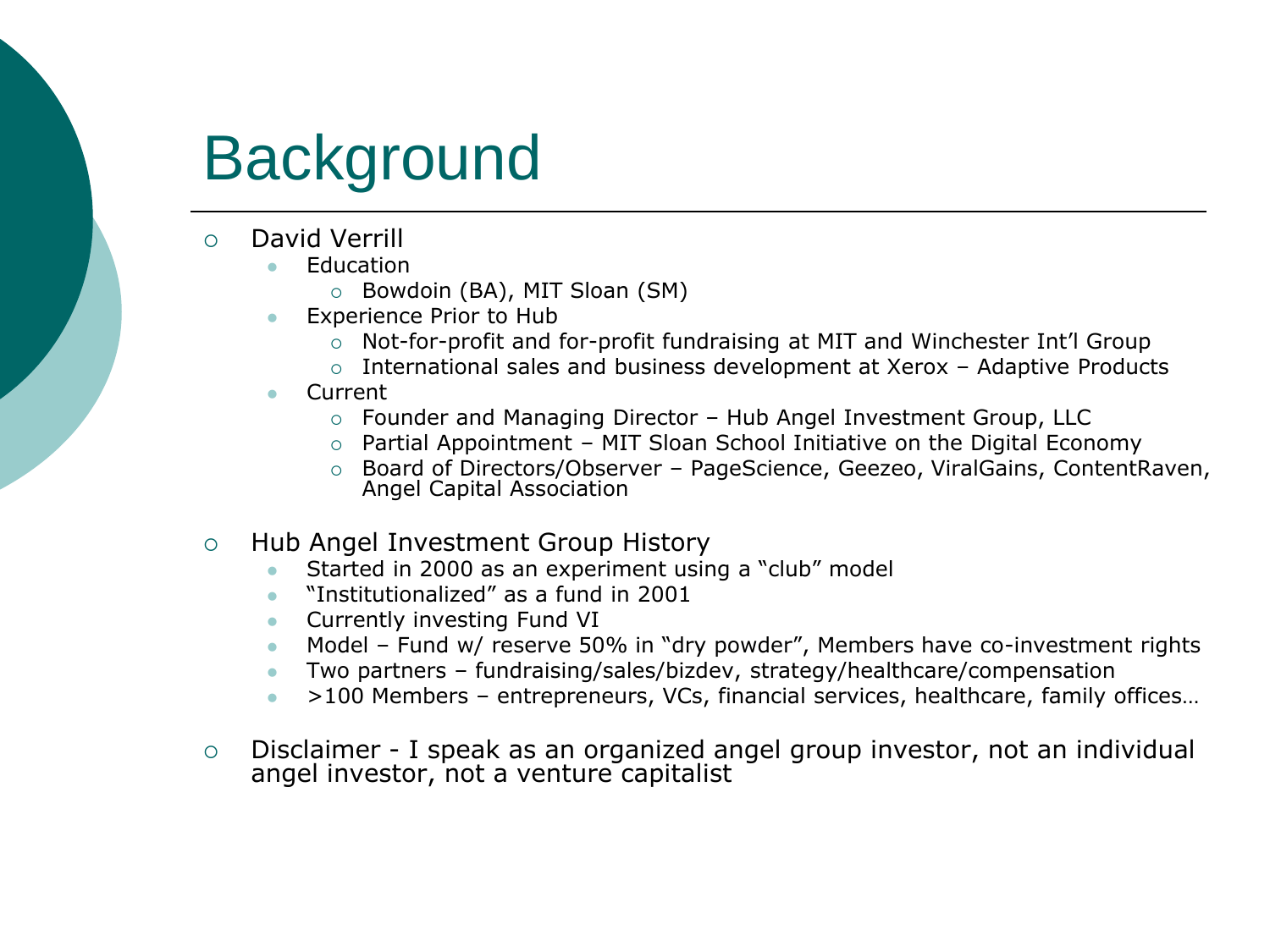### Financing Headlines

- *If external capital is required, your focus should be on planning how to get your new venture financed*
- *Bootstrapping is a badge of courage, do it as much as you can*
- *Research the investor pool and present your opportunity only to those where there is a match with the stage and needs of your company*
- *Your ability to validate your plan will dictate the terms of your financing (throughout the life of your company)*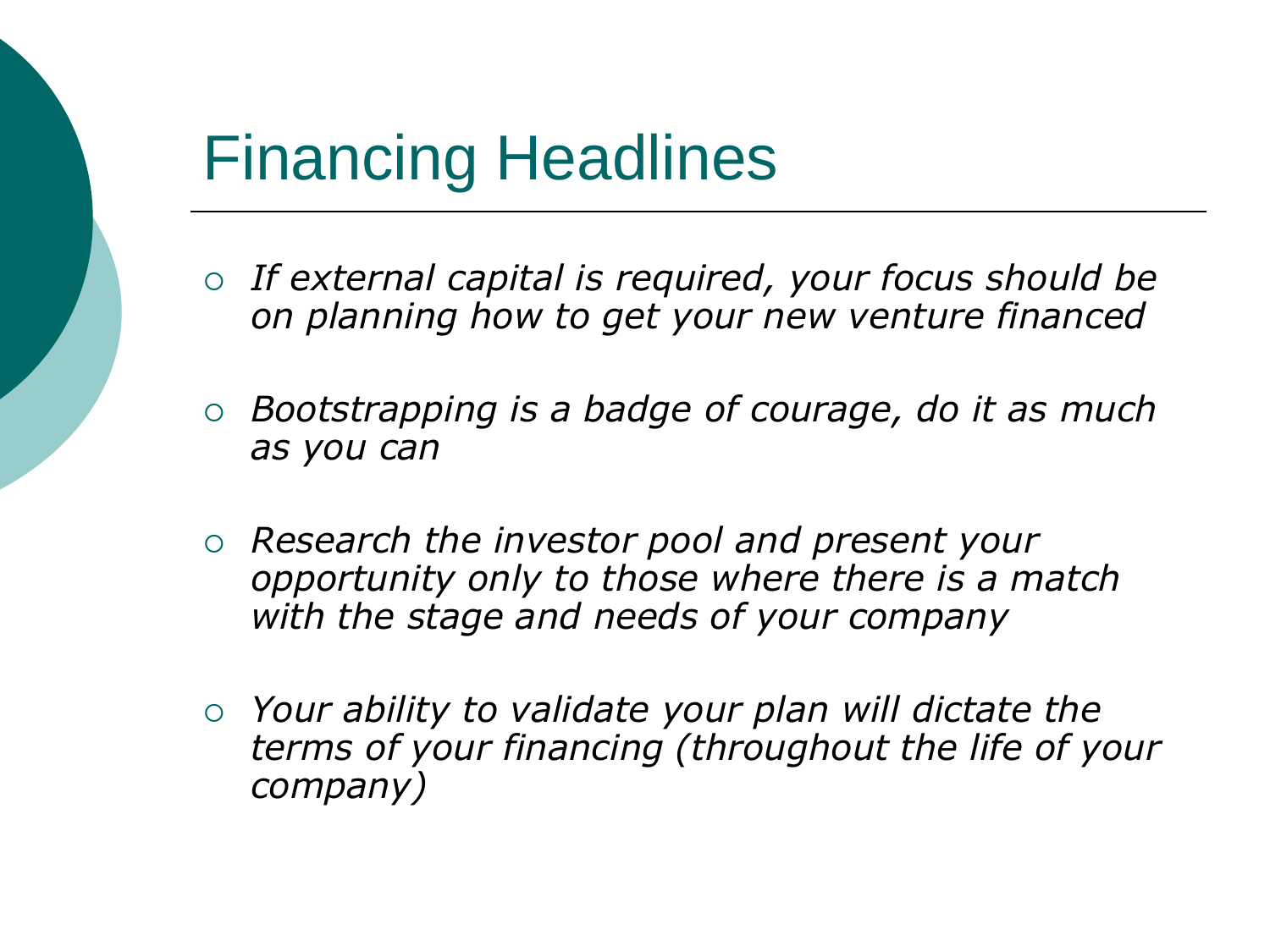#### **Investment "Cost" Traditional VC Micro VC Equipment Financing Angels Angel Groups AngelList** *Corporate / Strategic Venture* **Customers** *Bootstrapping* **Vendors Founder Friends & Family Crowdfunding Grants Venture Bank Debt Loans Personal Loans Private Equity** Sources of capital

**Investment Size**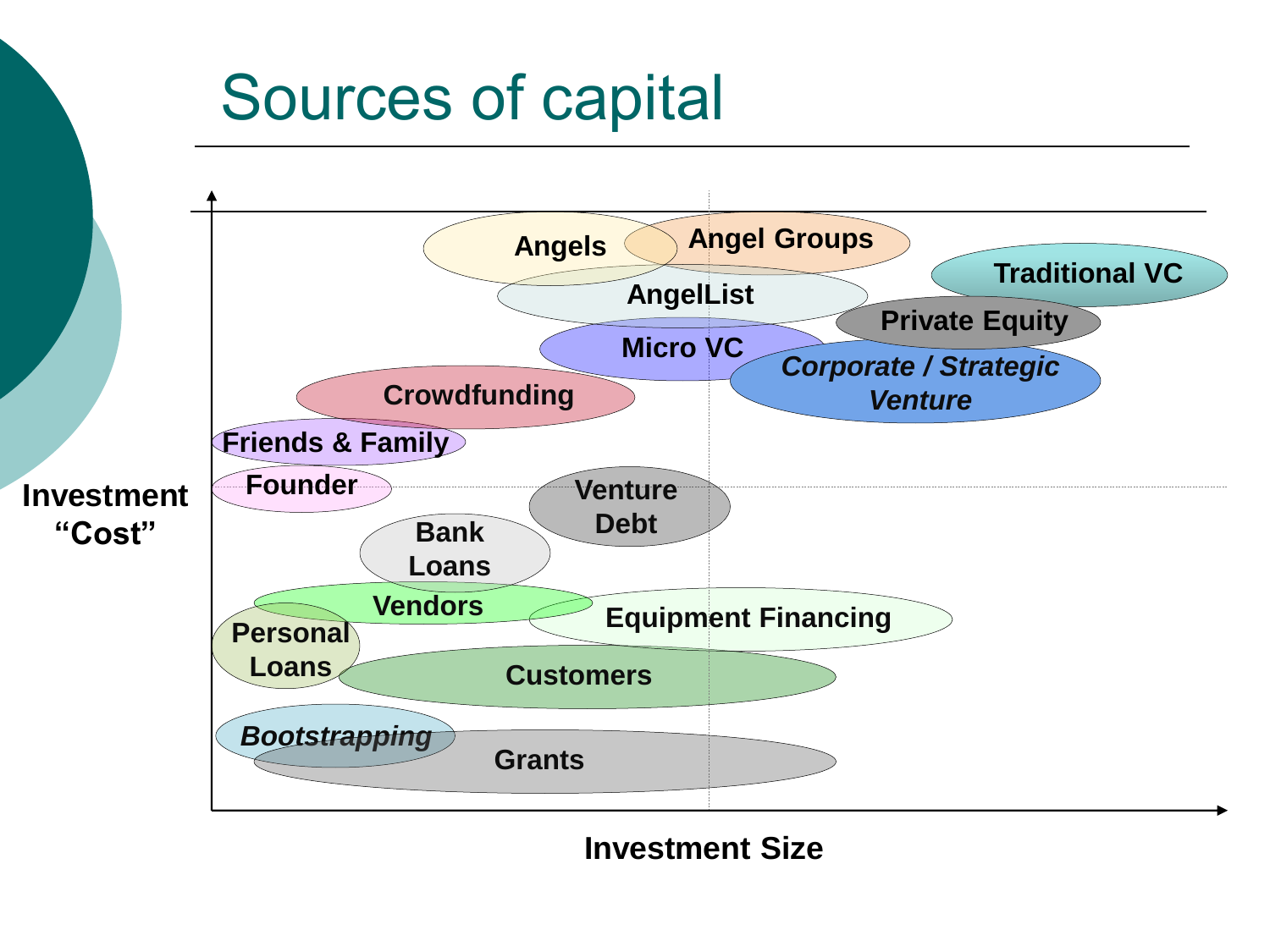## Basic differentiation

| <u>Type</u>                | <b>Amounts</b> | <b>Security</b>                             | <b>Terms</b>       | <b>Motivation</b>                    |
|----------------------------|----------------|---------------------------------------------|--------------------|--------------------------------------|
| Friends and Family         | $$5-25k$       | Common, LLC Interests,<br>Convertible Notes | Loose or undefined | Love and friendship                  |
| <b>Individual Angels</b>   | \$25k-100k     | Common, LLC Interests,<br>Convertible Notes | Basic              | More from the heart<br>than the head |
| Angel Groups               | \$250k-2mm     | Convertible Notes,<br>Preferred Equity      | VC-like            | More from the head<br>than the heart |
| <b>Venture Capitalists</b> | \$3mm-up       | Preferred Equity                            | Well-lawyered      | Show me the money                    |

→ **Each** of these sources provided **tens of billions** of investment capital to start-ups in 2018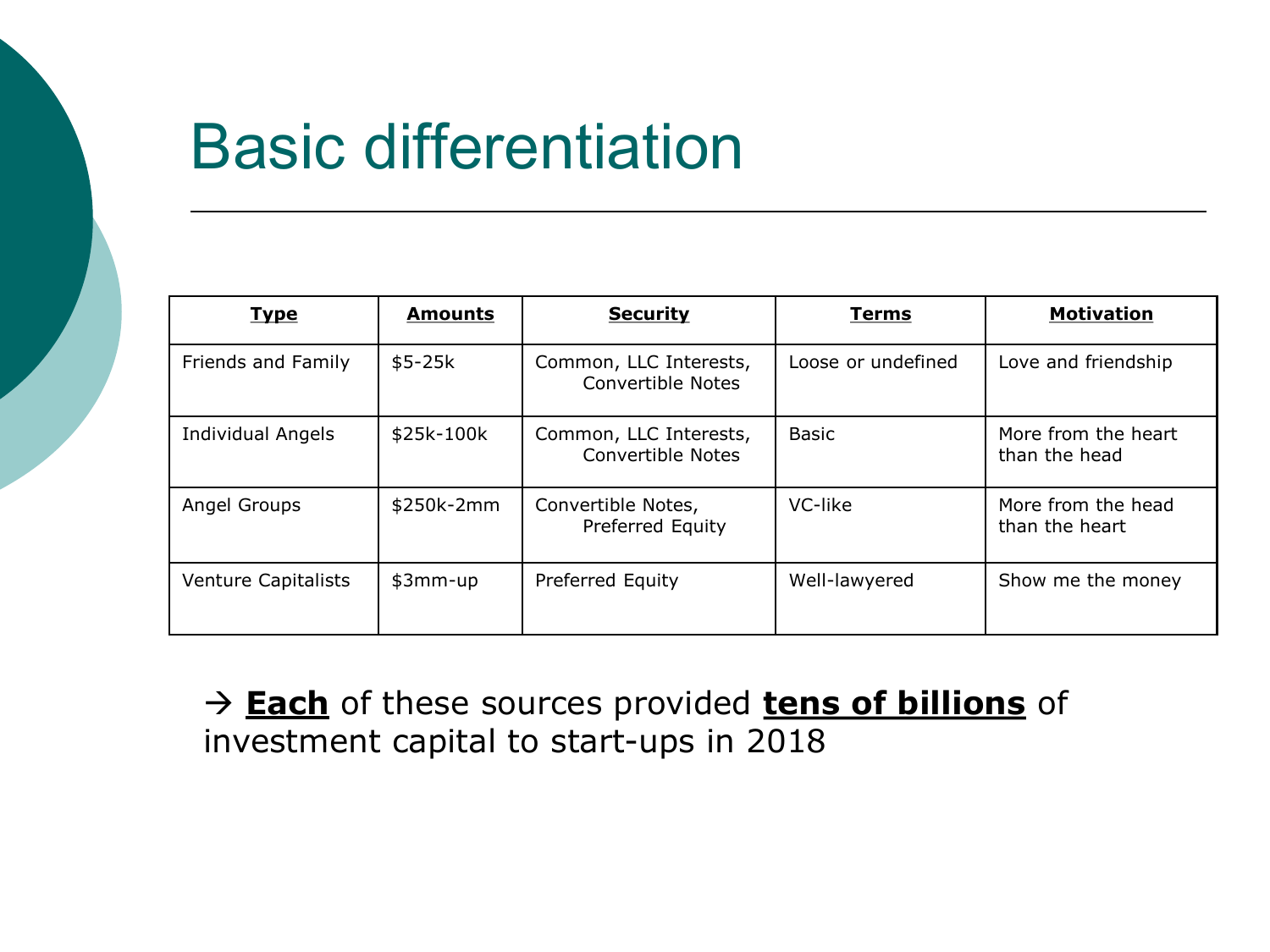#### Why invest in early stage ventures?

It's all about the risk/return…



**Typical Pre-money Valuations**

The greatest percentage increase in valuation in any company's life comes at the beginning -- between the seed round and the first institutional VC round.

This is also the stage of greatest failure!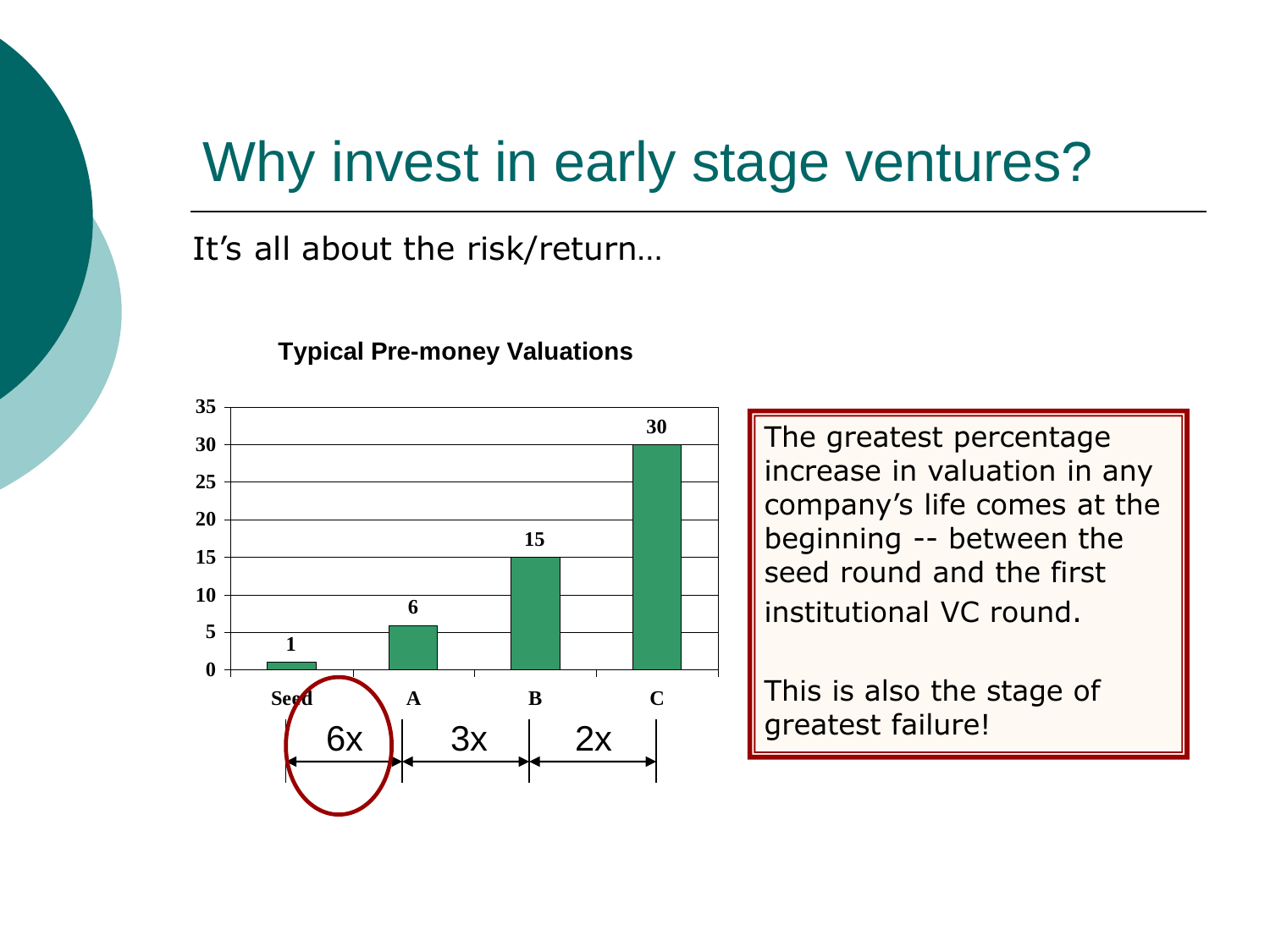#### Sector focus

|                    |     |     | 2014 2015 2016 2017 |     |
|--------------------|-----|-----|---------------------|-----|
| Software           | 37% | 18% | 25%                 | 30% |
| <b>HC Svcs</b>     | 10% | 16% | 20%                 | 19% |
| Retail             | 10% | 11% | 14%                 | 10% |
| <b>Biotech</b>     | 9%  | 13% | 10%                 | 10% |
| <b>IT Services</b> | 7%  | 10% | 5%                  | 5%  |
| Industrial/Energy  | 7%  | 11% | 8%                  | 7%  |
| Media              | 5%  | 9%  | 5%                  | 5%  |

Source: Professor Jeff Sohl, UNH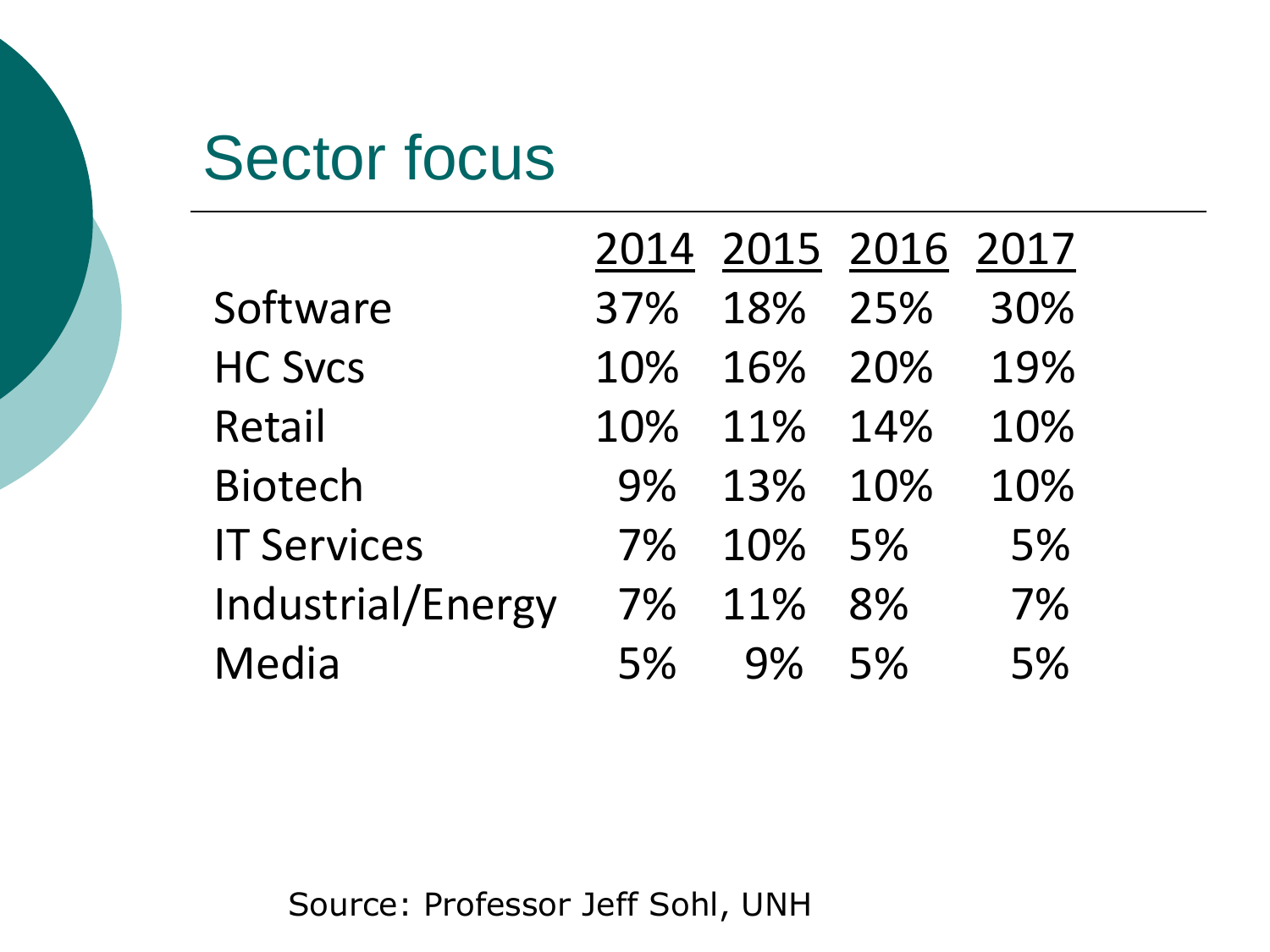# Examples of investors in Boston

- Angel Groups (Individual wealth to \$10 million funds)
	- ⚫ Hub Angels
	- Boston Harbor Angels
	- ⚫ Launchpad
	- Mass Medical Angels
	- ⚫ Walnut Group
	- ⚫ BOSS
- $\circ$  Smaller VCs (\$25-\$150 million funds)
	- ⚫ MassVentures
	- ⚫ NextView
	- ⚫ GlassWing
	- LongRiver
	- ⚫ New Atlantic
	- ⚫ Kepha
	- ⚫ Norwich
- Bigger VCs (\$250+ million funds)
	- ⚫ Polaris
	- ⚫ Venrock
	- General Catalyst
	- ⚫ NorthBridge
	- ⚫ Globespan
	- **Longworth**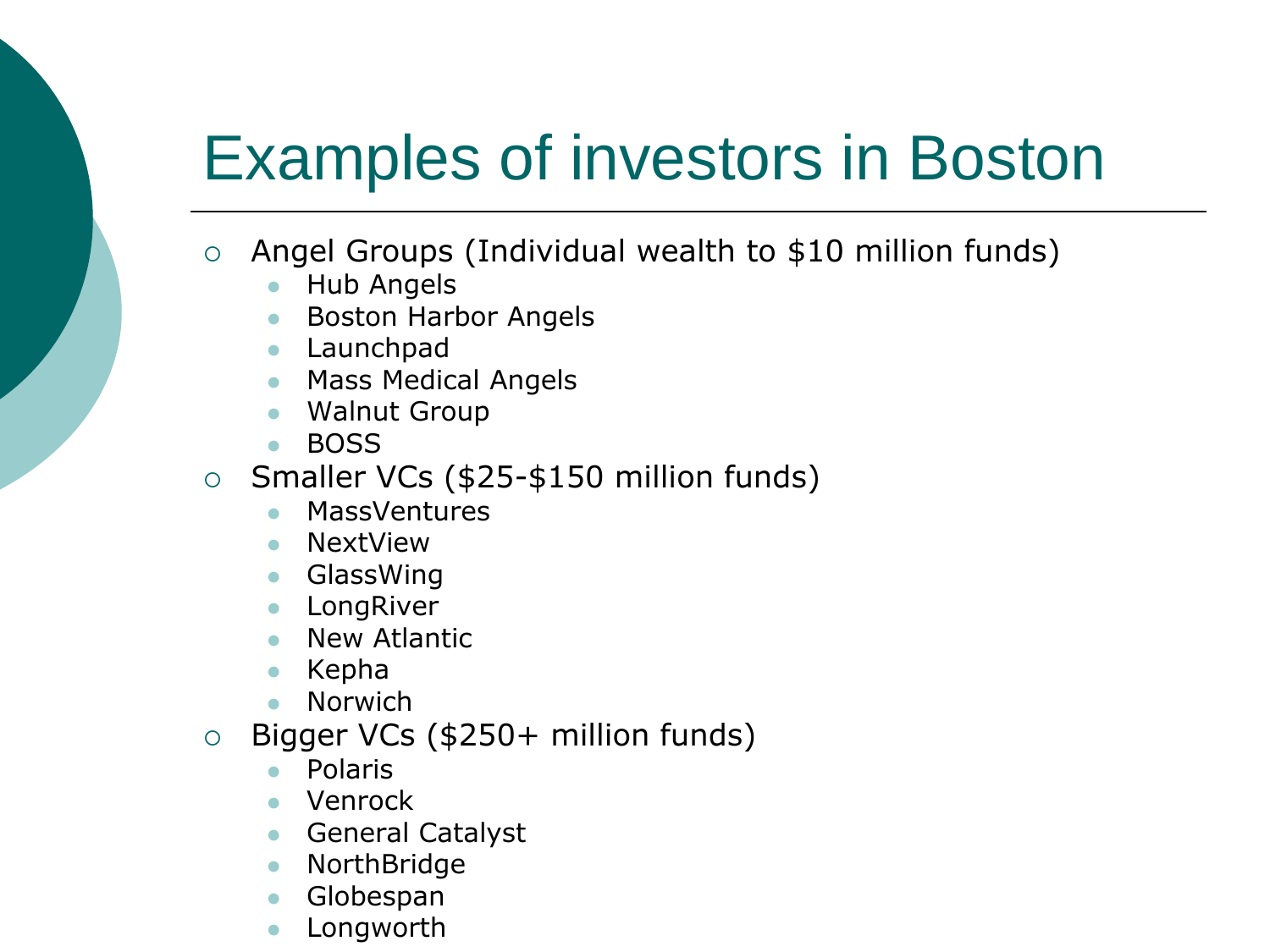### What differentiates Hub?

- Invest in the \$2.5mm to \$10mm pre-money valuation range
- Invest in a broad range of industry sectors
- Won't look at unsolicited deals
- Only invest in the "Boston area"
- Use a fund as the primary investment vehicle, and leverage with co-investment rights of Members
- Get in the boat and row bringing the networks of our membership to bear, and taking a Board seat (or Observer rights)
- Affinity with the top schools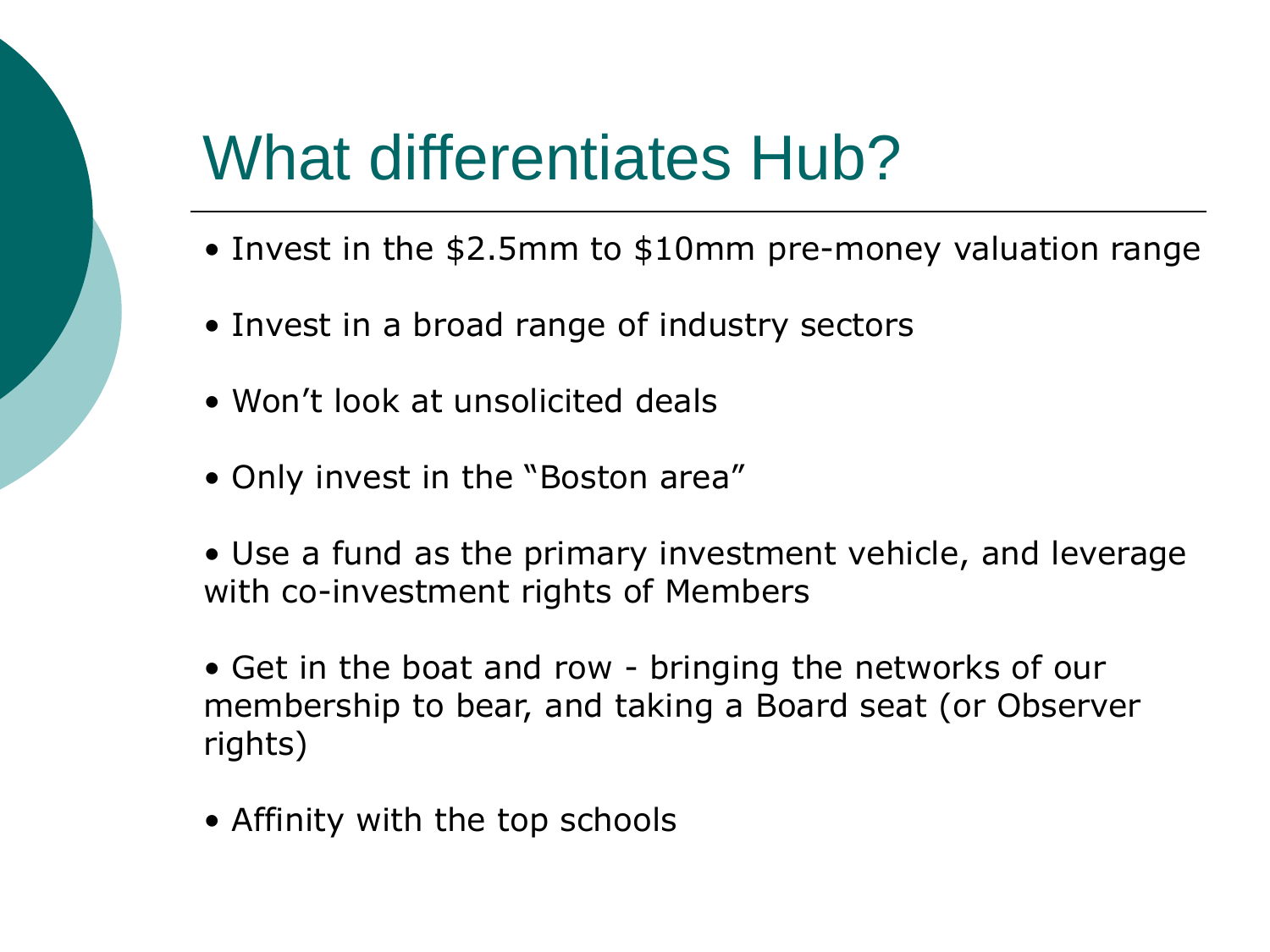## Sample Portfolio

- Hub Club
	- ⚫ **Flexplay – Disposable DVD**
	- ⚫ **Zipcar – Local/By-the-hour Car Rental**
- Fund I
	- ⚫ **SeahorseBio – Dynamic Measurement of Cell Metabolism**
	- ⚫ **Experion – Online Trusted Advisor S/W**
	- ⚫ **LifeHarbor**→**Vestmark – Managed Account S/W**
	- ⚫ **CircleLending – Online P2P Loan Administration**
- $\circ$  Fund II
	- ⚫ **Catalyst Oncology – Reference Lab for Shc Test (Cancer)**
- Fund III
	- ⚫ **Intelligent Bio-Systems – DNA Sequencing**
	- Geezeo Personal Financial Management for Banks/Credit Unions
	- ⚫ **Incentive Targeting – Ad Targeting**
	- ⚫ **Copiun – PC/Tablet Data Management**
- Fund IV
	- ⚫ Localytics Mobile App Analytics
	- ⚫ DraftKings Daily Fantasy Sports
	- ⚫ ViralGains Social Media Distribution
	- ⚫ **PageScience - AdTech**
- $\circ$  Fund V
	- ⚫ **SevenOaks – Skin Grafting**
	- ⚫ Cambridge Blockchain FinTech
	- MachineMetrics IoT for Manufacturing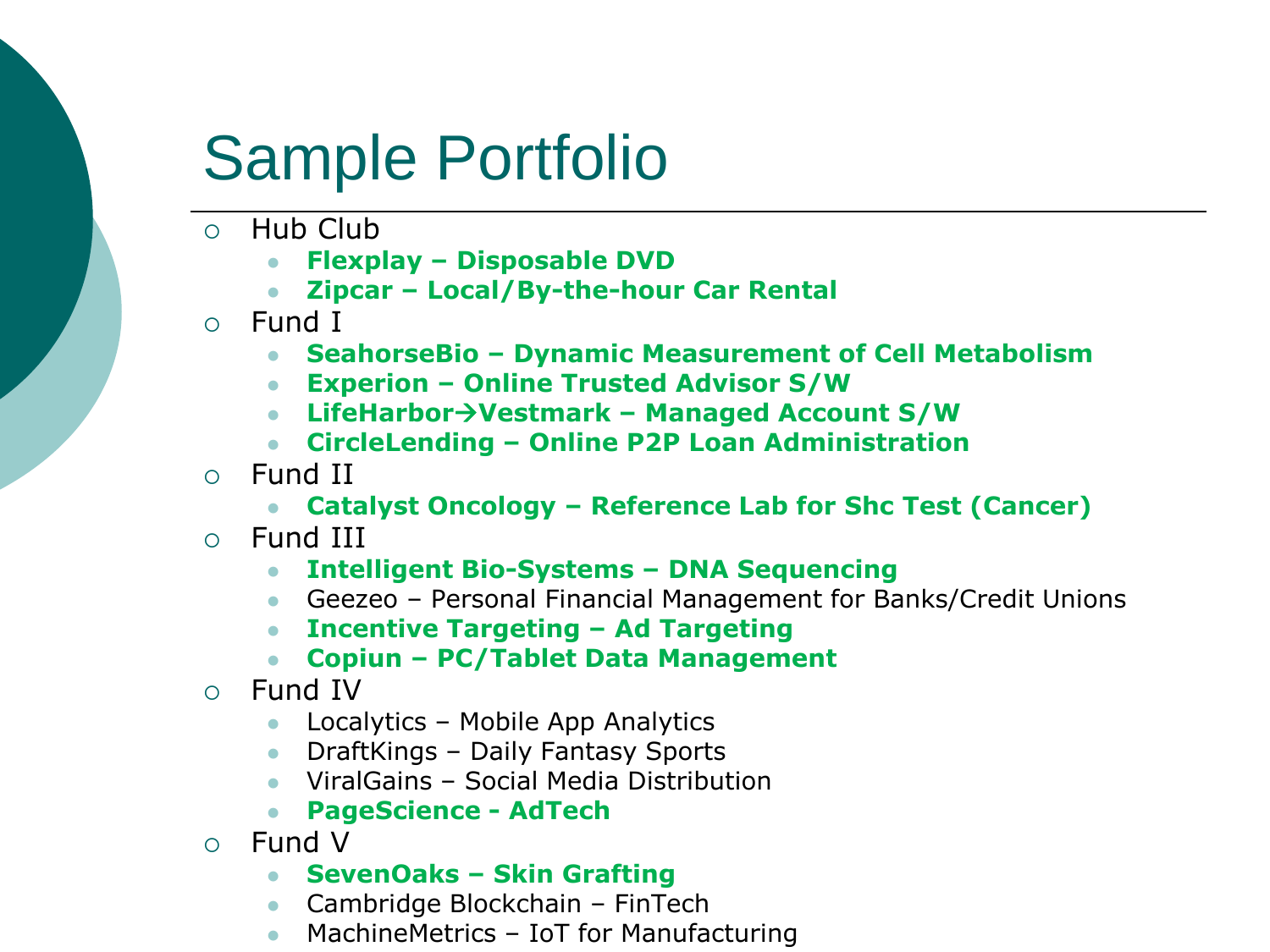#### Hub process

- Generate deal flow
- Screen
- o Prepare/Present
- Due diligence
- Recommend
- Negotiate
- $\circ$  Help grow and exit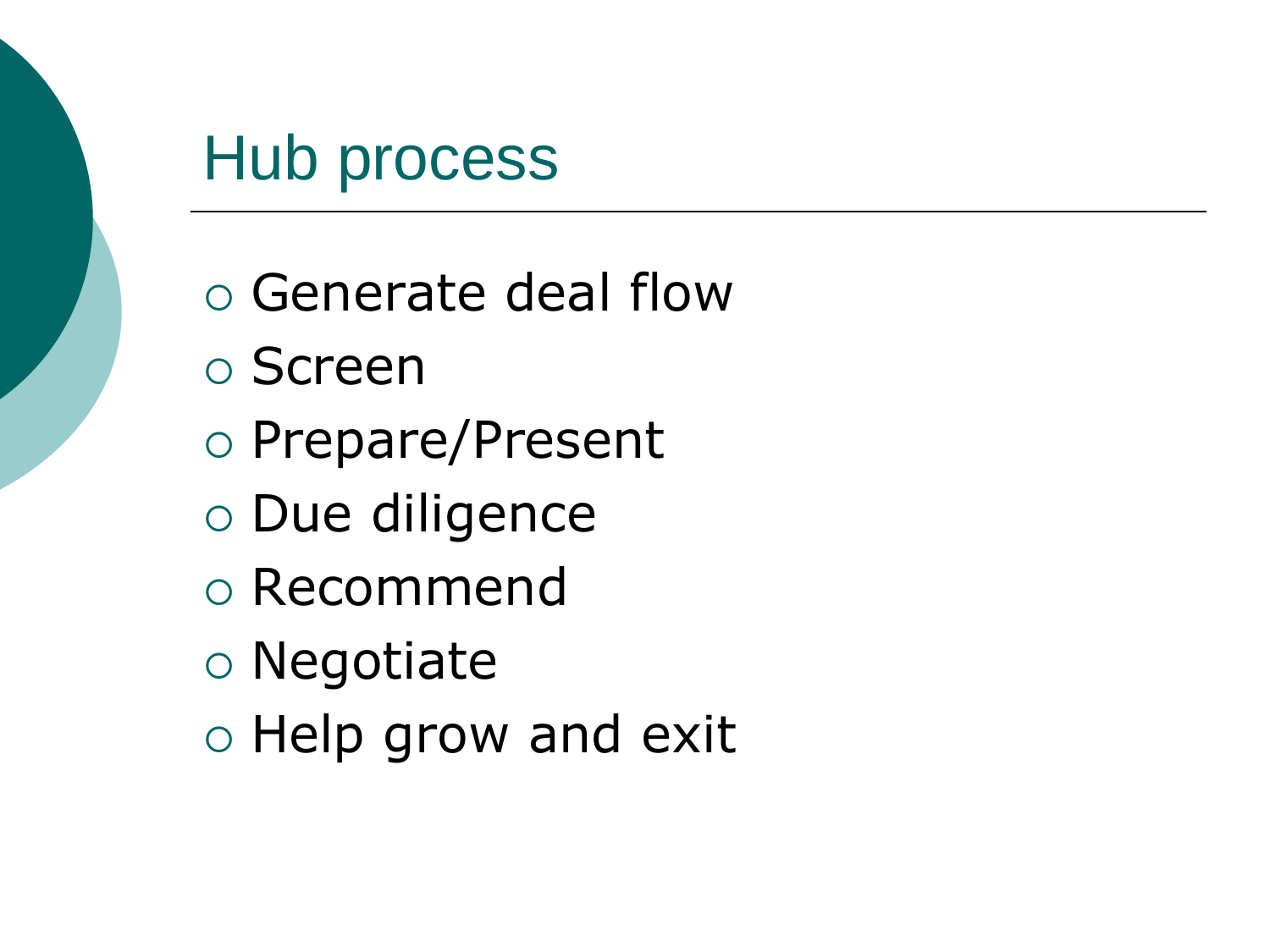#### Executive Summary (3 pages or less)

- **Company Name, Type** *(S, C, LLC)* **and Date Founded**
- **Location** *(primary location of business)*
- **Referred by** *(who referred you to the Hub Angels)*
- **By-line** *(promotional statement – 7 words maximum)*
- **Focus** *(briefly, what is the problem facing the target market)*
- **Product** *(briefly, what is your product, how does it solve the market's problem, and what stage of development/implementation is it currently)*
- **Addressable Market** *(what is the specific size of the addressable target market in \$, and what are the major segments)*
- **Revenue Model** *(describe in words the revenue model)*
- **Projections** *(list revenue - actual and projected - for each revenue model/product, expected break-even point, and projected total headcount by year)*

2017 2018 2019 2020 2021

Revenues (\$000,000) Margin Break-even point Head count

- **Competition** *(with specific company names, describe both the direct and indirect competition, and your advantage over each)*
- **Management Team** *(state total # of full-time employees and list the senior management team and briefly describe the work history and education of each)*
- **Burn Rate** *(what is the present net monthly burn rate)*
- **Board/Advisors** *(list the members of the board and advisors with a brief description of each)*
- **Intellectual Property** *(describe any patent, trademark or copyright ownership and its strength and relevance)*
- **Present Ownership/Investors/Valuation** *(list ownership and valuations for previous investors with dates of previous investments if any)*
- **Pre-Money Valuation** *(present valuation of the company)*
- **Type of Security Offered** *(specific type of equity or debt security, e.g. Series A Preferred, Bridge Loan, etc.)*
- **Subscription Amount, Total Estimated Capital Requirement** *(minimum and maximum capital desired in this round, and an estimate of total capital required to take the company to an exit)*
- **Exit Rationale and Comparables** *(list likely exit scenarios and relevant comparable examples of other company exits in the space – with exit multiples if possible)*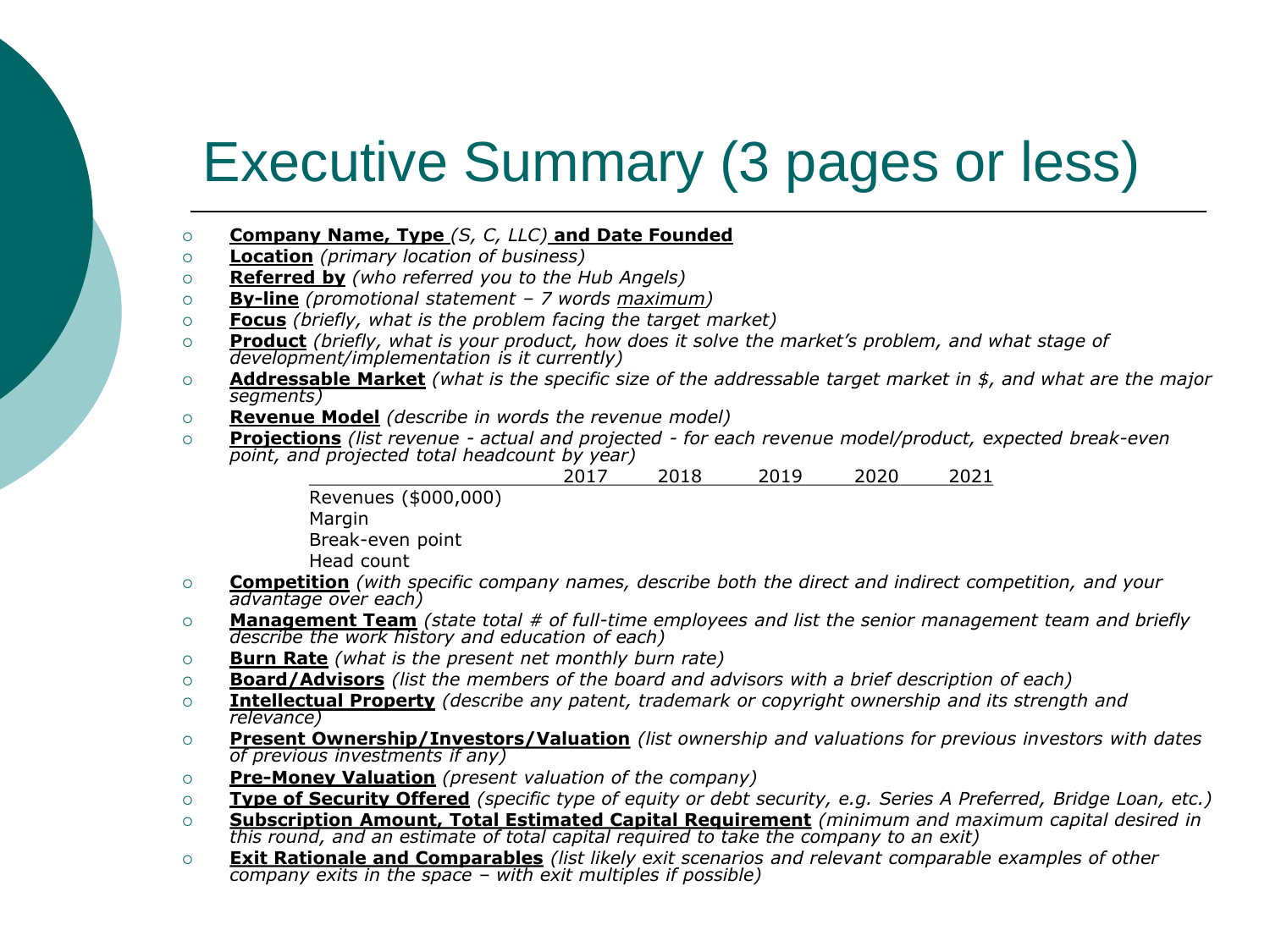### Presentation (15 slides or less)

- $\circ$  Slide 1 Company Name, Contact
- $\circ$  Slide 2 Overview of Key Take-away Points
- $\circ$  Slide 3 Goal of Company
- $\circ$  Slide 4 Target (Addressable) Market
- $\circ$  Slide 5 First Product w/ Hint at Product Extensions
- $\circ$  Slide 6 How Product Works
- Slide 7 Revenue Model
- $\circ$  Slide 8 Pro Formas w/ BE, Headcount, Margins, Etc.
- $\circ$  Slide 9 Competition
- $\circ$  Slide 10 IP/Barriers to Entry
- $\circ$  Slide 11 Team Including Board/Advisors
- $\circ$  Slide 12 Capital Requirements and Current Deal
- $\circ$  Slide 13 Exit Strategy w/ Comparables
- $\circ$  Slide 14 Summary
- $\circ$  Slide 15 Company Name, Contact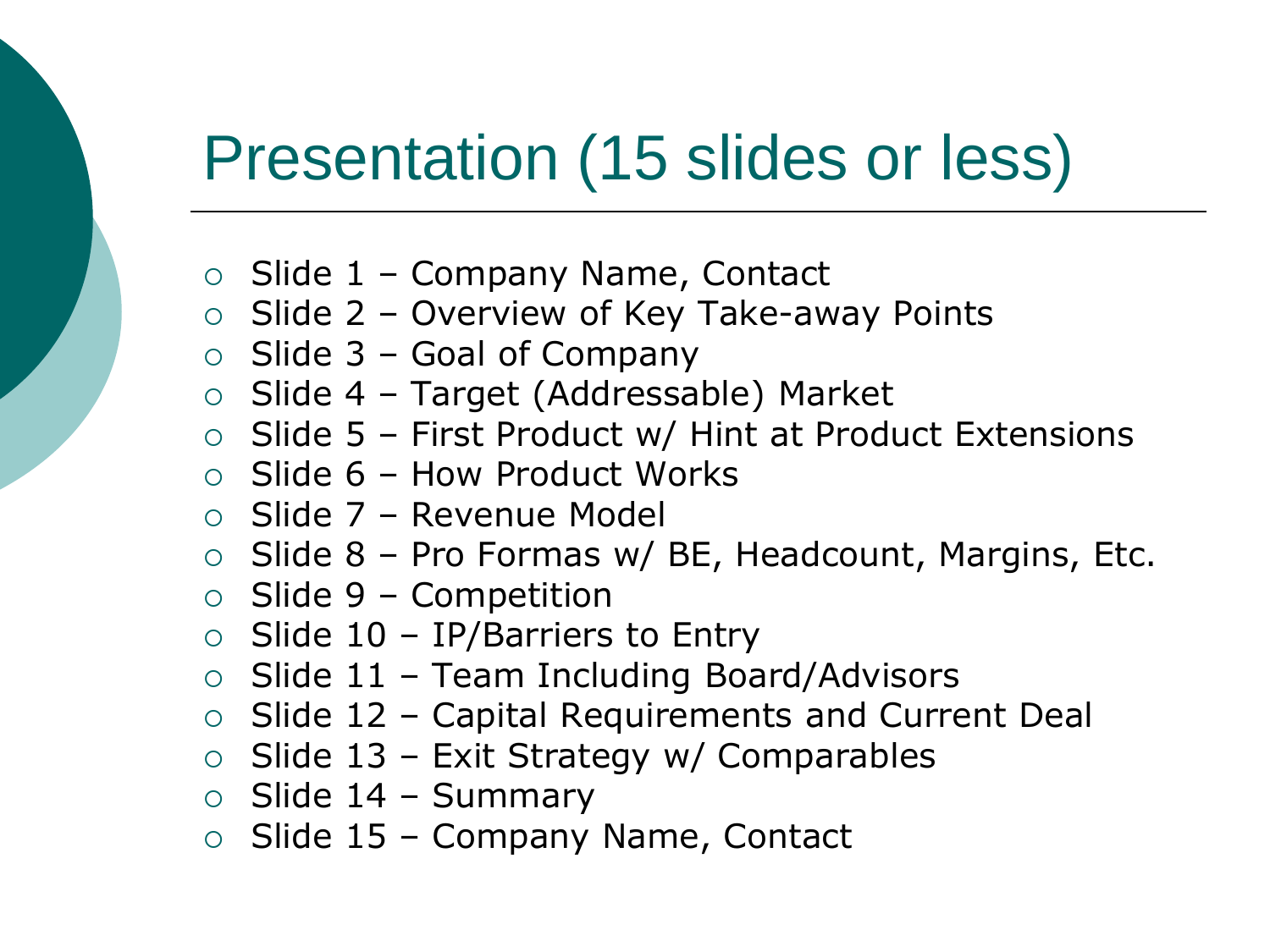## What do Angels Look for?

- $\circ$  Stuff they know, people they like, close to where they live
- $\circ$  Collateral... keep it simple
	- Executive Summary (1-3 pages)
	- PowerPoint (15 slides)
- Pitch…focus on reality
	- ⚫ Addressable Market Size
	- ⚫ Pain Points
	- Unique Ability to Address Pain
	- Barriers to Entry
	- At Least One Star on Management Team
	- ⚫ Impressive Board/Advisors
	- ⚫ Examples of Comparable Exits
- Finding Money…financing is your (first) biggest risk
	- Use Your Network to get to Friends, Family, Angels, Angel Groups
	- ⚫ Segment the Angel Market
	- Do a Lot with a Little
	- Set and Reach Achievable Goals (monthly, quarterly)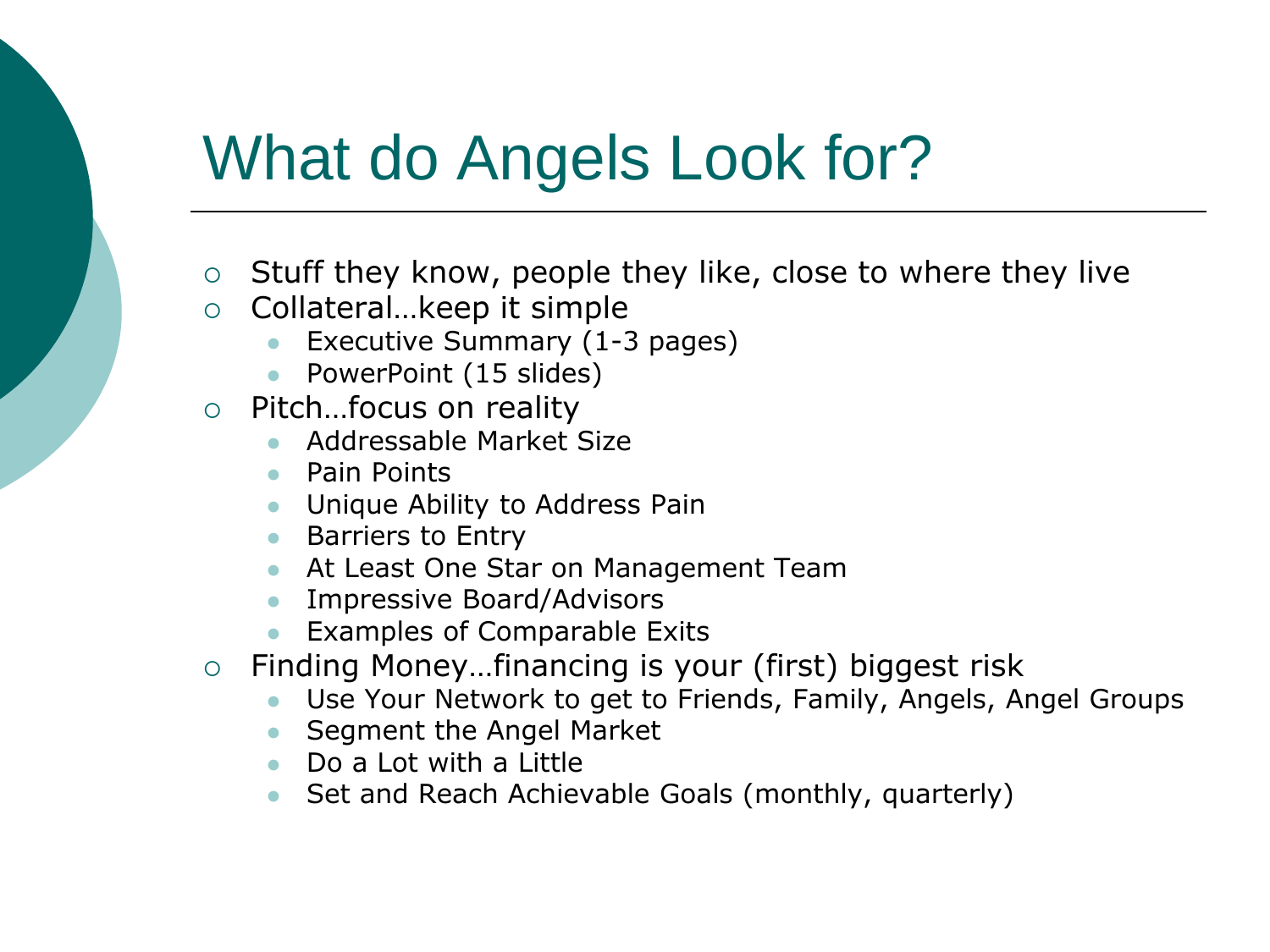#### Dumb statements

- **"Get in now while the valuation is low"**
- **"We're closing our round this week"**
- **"Our valuation is \$40 million, but we have no revs"**
- **"There is no direct competitor"**
- **"We intend to flip the company in 12 months"**
- **"We're smarter than the competition"**
- **"Invest in us because we won the \$50k Prize"**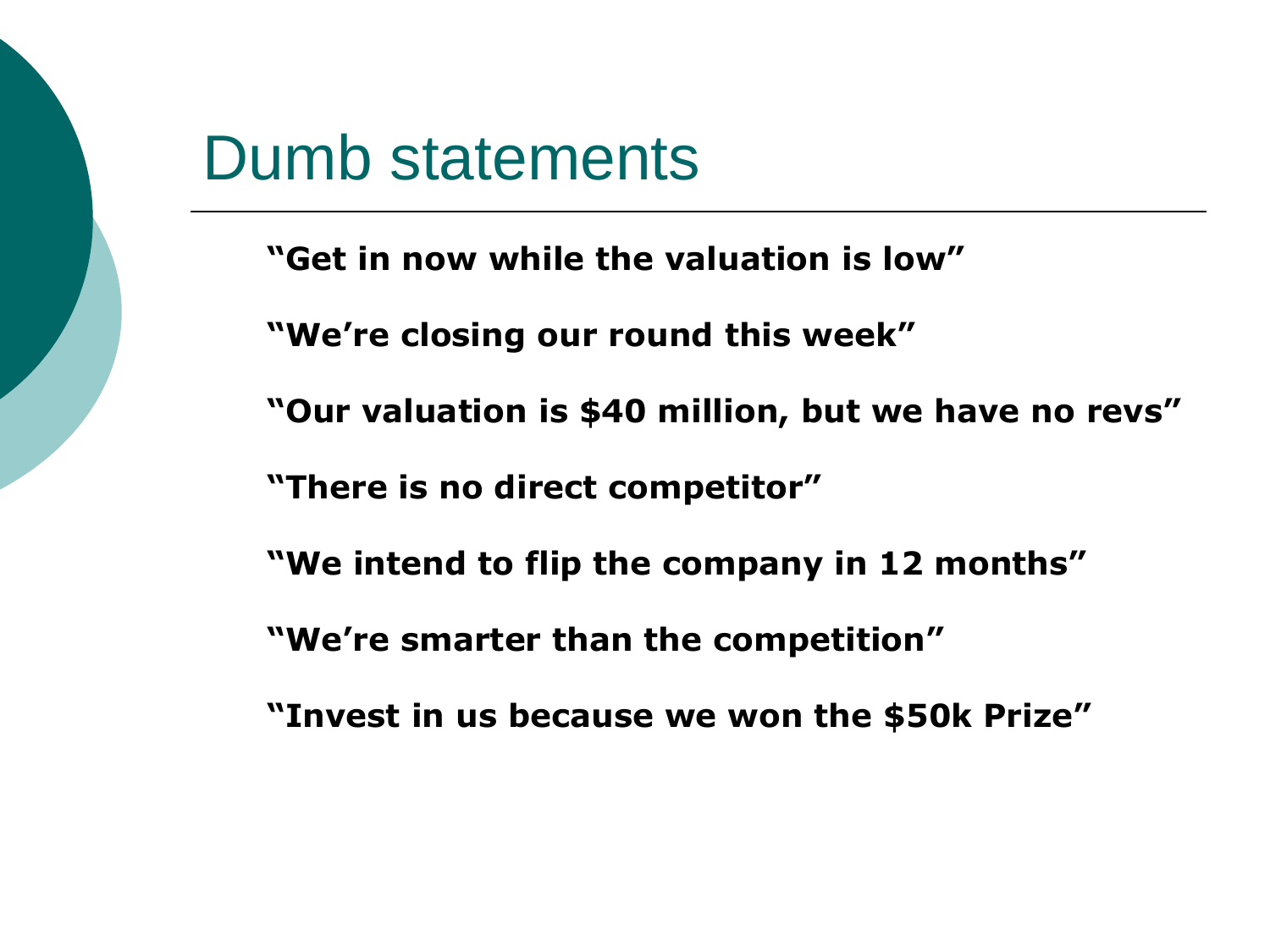### Recipe for successful fundraising

- $\circ$  If you haven't "done it" before, it is a tough road to raise capital in today's market (find those who have done it)
- $\circ$  Prove to early investors that you are frugal (bootstrap)
- Have realistic expectations of company valuation (don't obsess about your ownership stake)
- $\circ$  Find a partner with your financier (it will be easier to ask for more)
- $\circ$  Network, network, network (did I say network?)
- $\circ$  The "idea" is just that (be a doer)
- A good team can adapt (don't be single-minded/stubborn)
- $\circ$  Diversity is good (don't hire only in your own image)
- $\circ$  Execute on your plan (do what you say you will do)
- Focusing on creating wealth is a distraction to accomplishment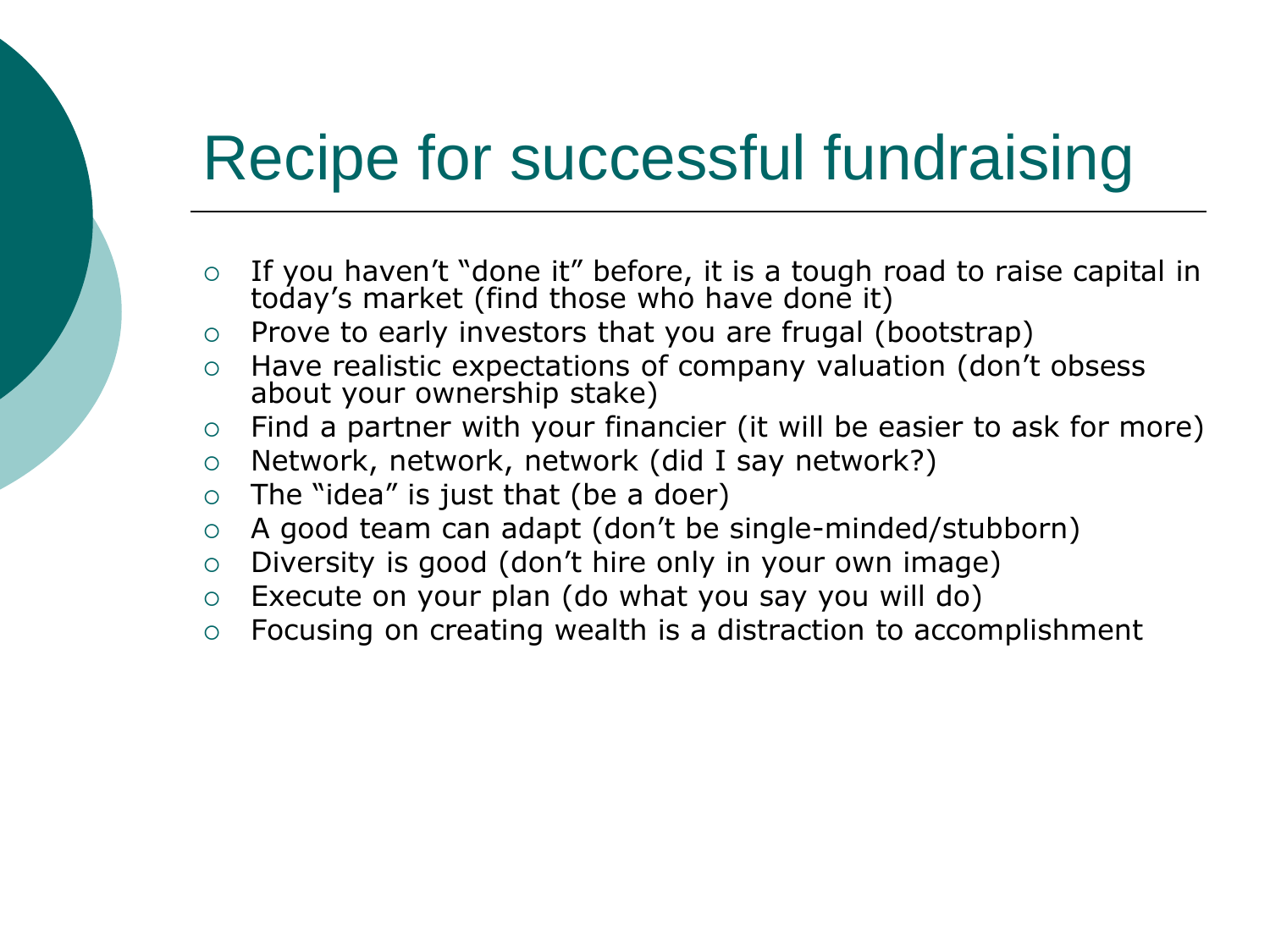#### Questions? Great ideas?